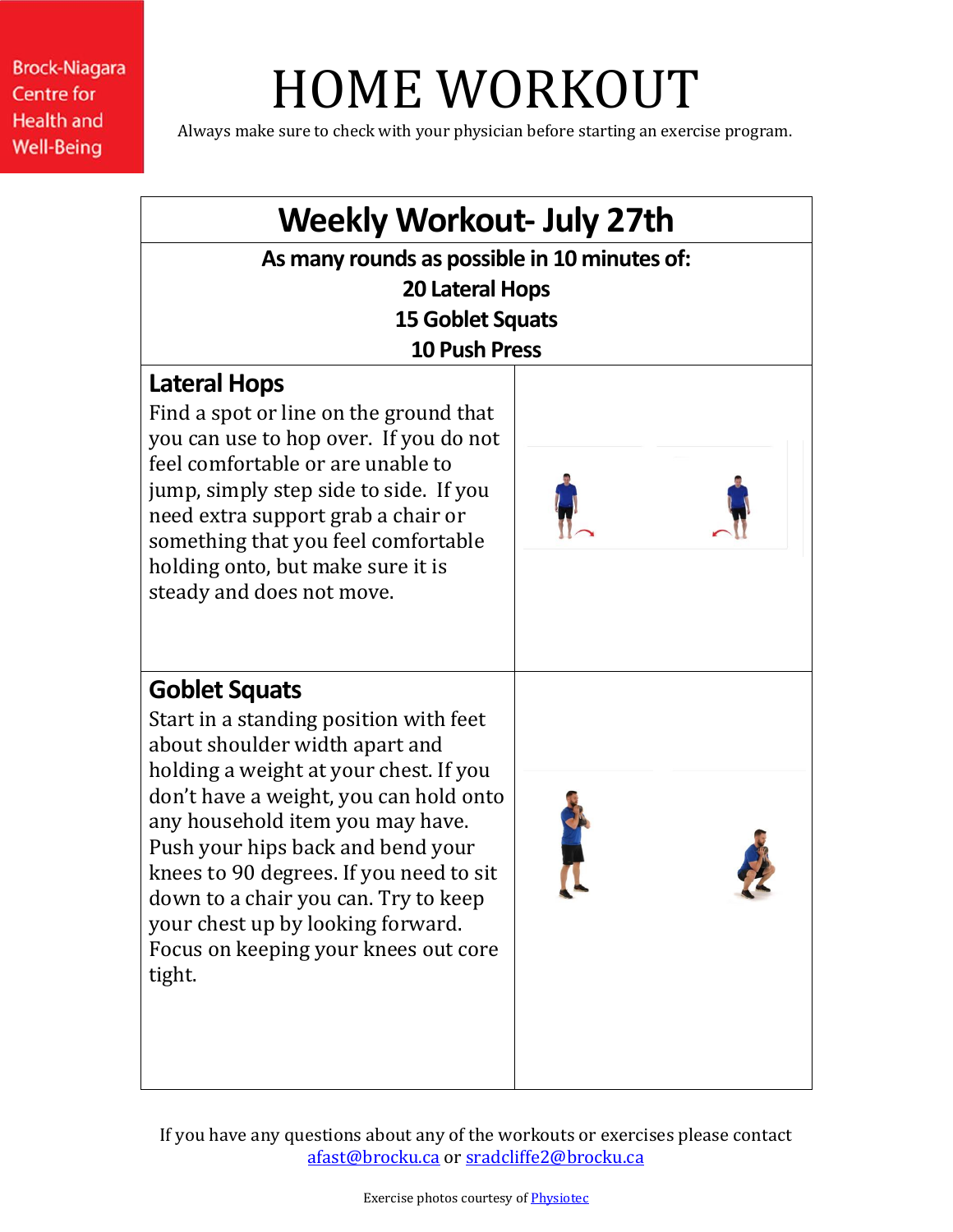# HOME WORKOUT

Always make sure to check with your physician before starting an exercise program.

#### **Push Press**

Start by standing tall, legs shoulder width apart and with weights on your shoulders, palms facing each other in a neutral position. Bend your knees and use your legs to help press the dumbbells straight up overhead keeping your arms in line with your ears and engaging your core. Focus on getting the full range of motion overhead.

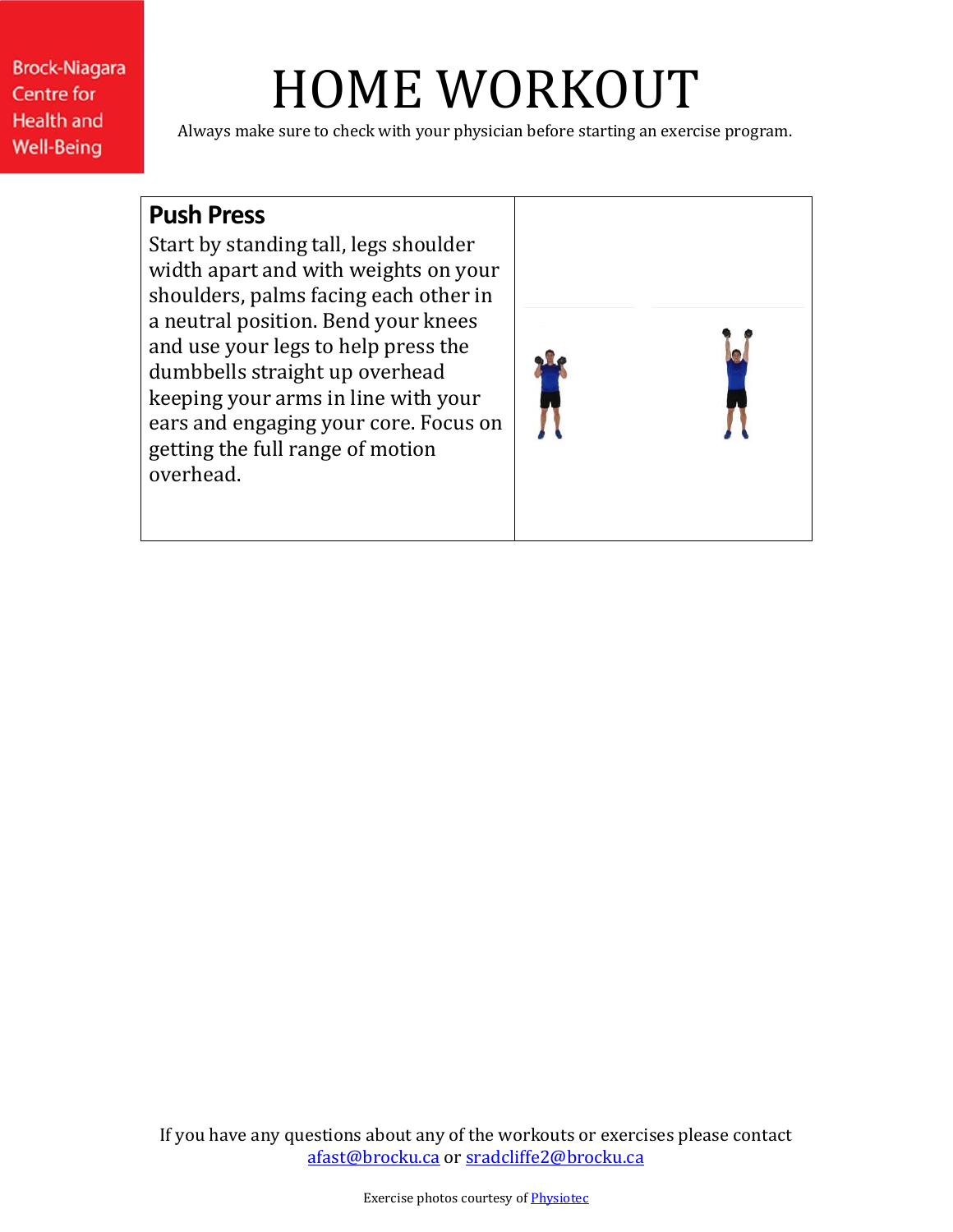# HOME WORKOUT

Always make sure to check with your physician before starting an exercise program.